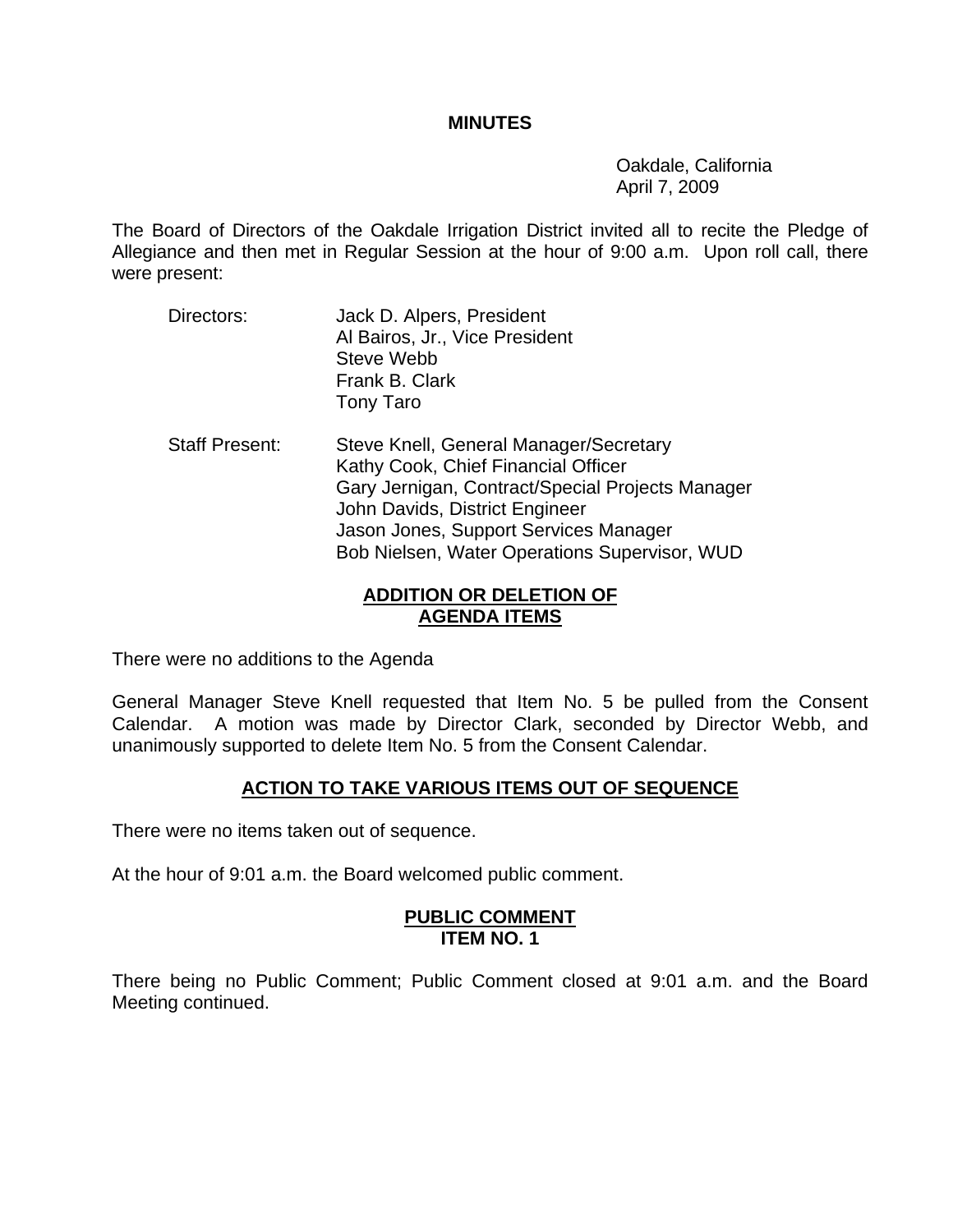## **CONSENT ITEMS ITEM NOS. 2, 3, 4, 6, 7, 8, 9, 10, 11, 12, 13, 14, 15**

#### **ITEM NO. 2 APPROVE THE BOARD OF DIRECTORS' MINUTES OF THE REGULAR MEETING OF MARCH 17, 2009 AND RESOLUTION NO. 2009-16**

A motion was made by Director Clark, seconded by Director Webb, and unanimously supported to approve the Board of Directors' Minutes of the Regular Meeting of March 17, 2009 and Resolution Nos. 2009-16.

#### **ITEM NO. 3 APPROVE OAKDALE IRRIGATION DISTRICT STATEMENT OF OBLIGATIONS**

A motion was made by Director Clark, seconded by Director Webb, and unanimously supported to approve the Oakdale Irrigation District Statement of Obligations.

### **ITEM NO. 4 APPROVE ASSIGNMENT OF CAPITAL WORK ORDER NUMBERS**

A motion was made by Director Clark, seconded by Director Webb, and unanimously supported to approve assignment of the following capital work order numbers:

| <b>Facility</b>                       | <b>Project Description</b>                                                                                                                                                                                                                                                                                                                                 | <b>Estimated Cost</b> | Work Order No. |
|---------------------------------------|------------------------------------------------------------------------------------------------------------------------------------------------------------------------------------------------------------------------------------------------------------------------------------------------------------------------------------------------------------|-----------------------|----------------|
| Sweet Lateral                         | Install one new 20" Fresno 101C slide<br>gate and one new 14" Fresno 101C slide<br>gate.                                                                                                                                                                                                                                                                   | \$7,500               | 0921           |
| Birnbaum Deep                         | Pump to be re-bowled to increase<br>efficiency and replace motor control panel                                                                                                                                                                                                                                                                             | \$55,000              | 0922           |
| <b>Wyatt Pipeline</b>                 | Realign 320' 18" 100 PIP PVC and<br>replace two air vents                                                                                                                                                                                                                                                                                                  | \$29,300              | 0923           |
| North Main                            | Install new 14" Fresno 101-C slide gate                                                                                                                                                                                                                                                                                                                    | \$5,600               | 0924           |
| <b>Bodie Pipeline</b>                 | Install new 12" Fresno 101C slide gate                                                                                                                                                                                                                                                                                                                     | \$4,100               | 0925           |
| North Side<br>Regulating<br>Reservoir | Construction of approximately a 300<br>acre foot regulating reservoir and all<br>necessary appurtenances In addition,<br>rehabilitation of portion of the Burnett,<br>Rodden Highline, Cometa & North Main<br>canals. Installation of new structures at the<br>reservoir inlet Rodden Highline headwords,<br>Burnett outlet, and Cometa control structure. | \$9,336,690           | 0926           |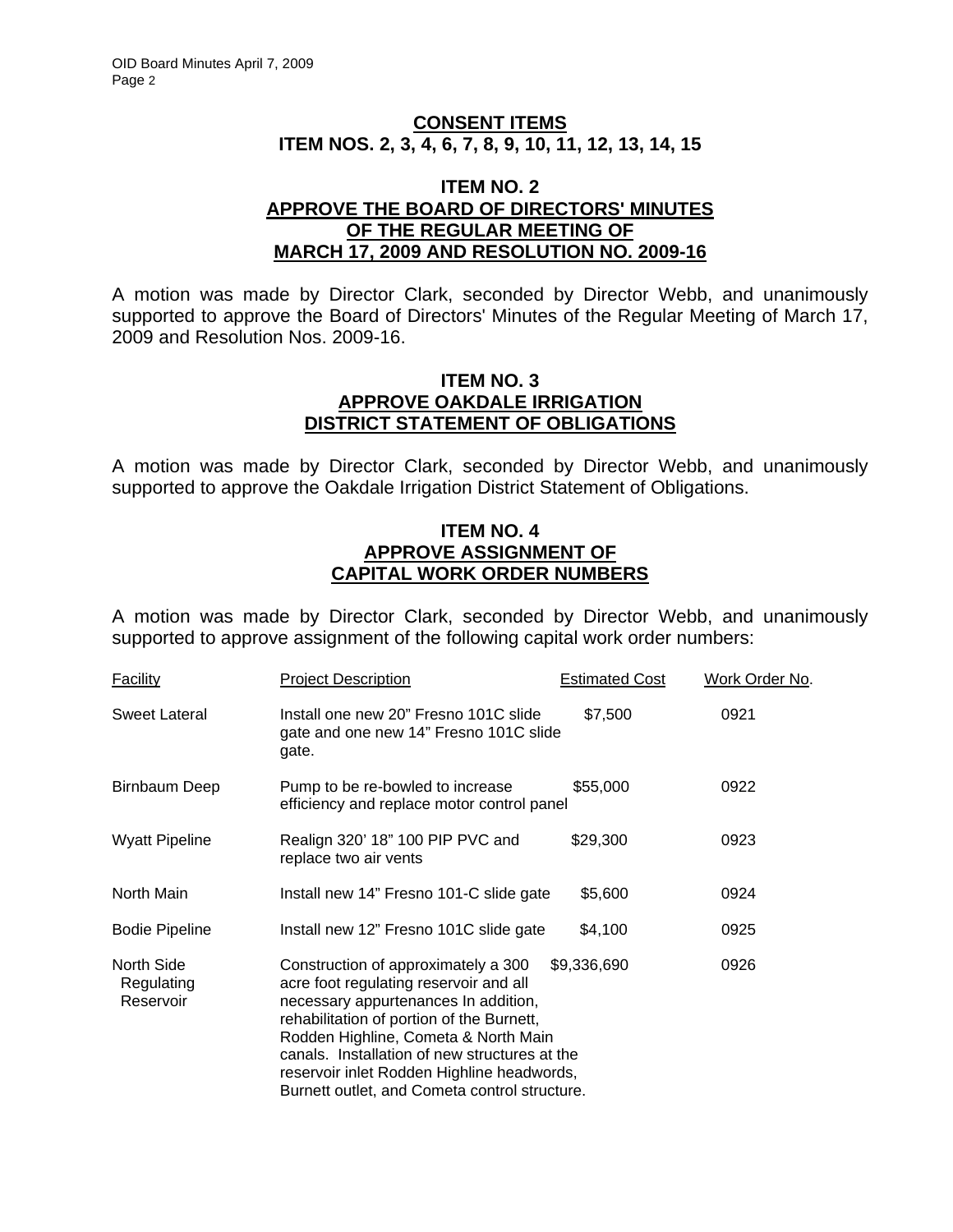OID Board Minutes April 7, 2009 Page 3

| South Main<br>Tunnel No. 7<br>To Flume II  | Rehabilitation of approximately<br>13,500 feet of canal from Tunnel 7<br>to Tunnel 9. This project includes<br>installation of rock bolts and applying<br>shotcrete to the canal walls,<br>and pouring concrete to the canal floor.<br>In addition, rehabilitating the Willms<br>Siphon and two flumes. (Phase 1) | \$2,125,000 | 0927 |
|--------------------------------------------|-------------------------------------------------------------------------------------------------------------------------------------------------------------------------------------------------------------------------------------------------------------------------------------------------------------------|-------------|------|
| South Main<br>Goodwin Dam<br>to 2-Mile Bar | Rehabilitation inclusive of<br>shotcrete placement, work to<br>address slope stability issues,<br>rock scaling, pile installation,<br>new embankment fill and portal<br>improvements                                                                                                                              | \$7,917,000 | 0928 |

A motion was made by Director Clark, seconded by Director Webb, and unanimously supported to approve the assignment of capital work order numbers.

### **ITEM NO. 6 APPROVE GENERAL SERVICES AGREEMENTS FOR VARIOUS VENDORS AND CONTRACTORS (HAIDLEN FORD, RAY'S RADIO SHOP, INC., COAST TO COAST AIR, INC., AND CUNNINGHAM AND SONS, INC.)**

A motion was made by Director Clark, seconded by Director Webb, and unanimously supported to approve the General Services Agreements for various vendors and contractors (Haidlen Ford, Ray's Radio Shop, Inc., Coast to Coast Air, Inc., and Cunningham and Sons, Inc.).

#### **ITEM NO. 7 APPROVE NOTICE OF COMPLETION ON THE LITTLE JOHNS CREEK DIVERSION DAM REHABILITATION PROJECT**

A motion was made by Director Clark, seconded by Director Webb, and unanimously supported to approve the Notice of Completion on the Little Johns Creek Diversion Dam Rehabilitation Project.

#### **ITEM NO. 8 APPROVE NOTICE OF COMPLETION ON THE FAIRBANKS-COMETA, DROP 8 PROJECT**

A motion was made by Director Clark, seconded by Director Webb, and unanimously supported to approve the Notice of Completion on the Fairbanks-Cometa, Drop 8 Project.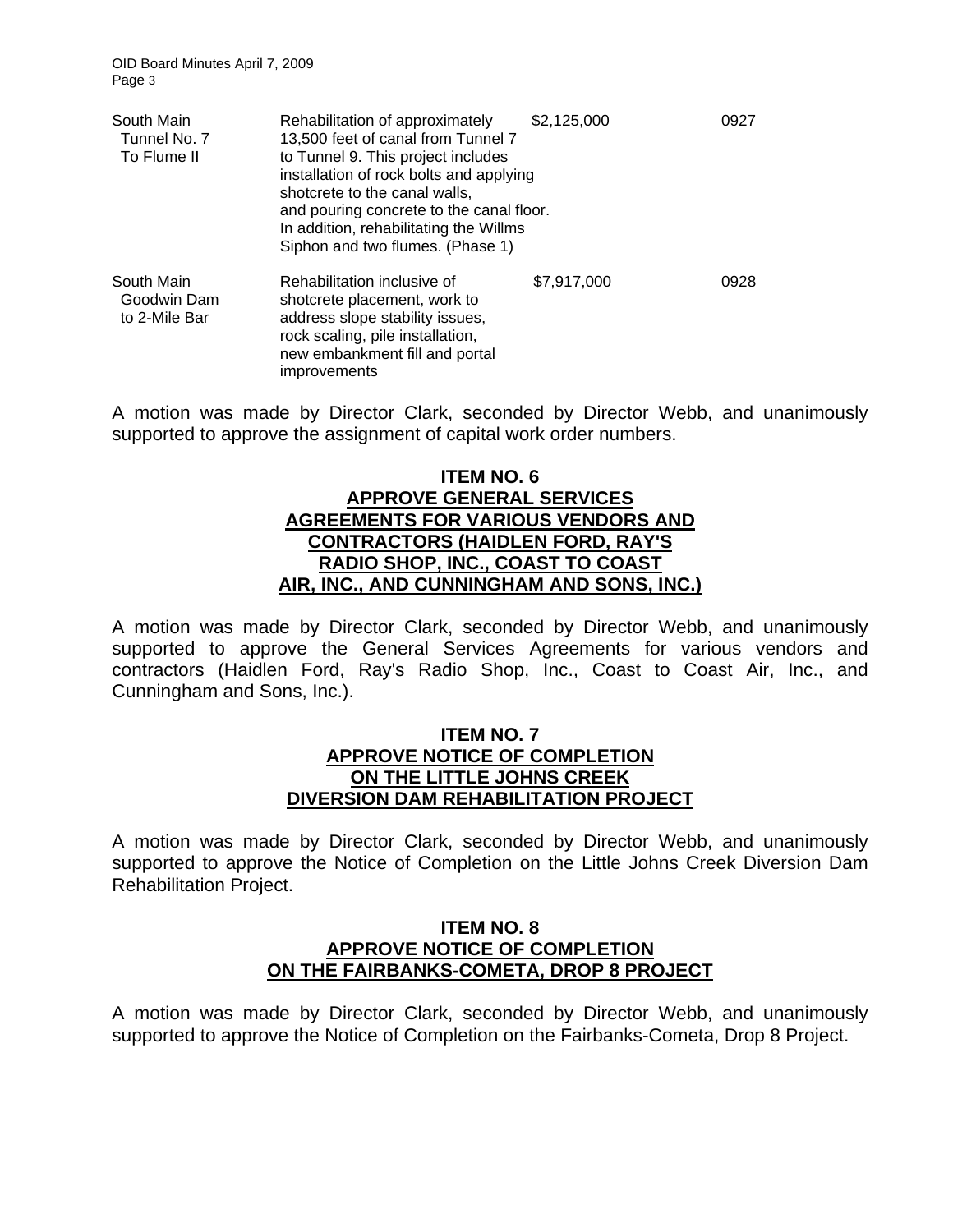#### **ITEM NO. 9 APPROVE NOTICE OF COMPLETION ON THE FAIRBANKS LATERAL CROSSING AT THE SSJID MAIN CANAL PROJECT**

A motion was made by Director Clark, seconded by Director Webb, and unanimously supported to approve the Notice of Completion on the Fairbanks Lateral Crossing at the SSJID Main Canal Project.

#### **ITEM NO. 10 APPROVE NOTICE OF COMPLETION ON THE RIVERBANK/SOUTH MAIN CANAL REHABILITATION PROJECT**

A motion was made by Director Clark, seconded by Director Webb, and unanimously supported to approve the Notice of Completion on the Riverbank/South Main Canal Rehabilitation Project.

### **ITEM NO. 11 APPROVE NOTICE OF COMPLETION ON THE CAPE HORN TUNNEL REHABILITATION PROJECT**

A motion was made by Director Clark, seconded by Director Webb, and unanimously supported to approve the Notice of Completion on the Cape Horn Tunnel Rehabilitation Project.

#### **ITEM NO. 12 APPROVE ENCROACHMENT AGREEMENT ON THE VAN NORMAN PIPELINE (APN: 062-002-004 – BERTHA TESDEN REVOCABLE TRUST)**

A motion was made by Director Clark, seconded by Director Webb, and unanimously supported to approve the Encroachment Agreement on the Van Norman Pipeline (APN: 062-002-004 – Bertha Tesden Revocable Trust).

#### **ITEM NO. 13 APPROVE ENCROACHMENT AGREEMENT ON THE PAULSELL LATERAL (APN: 011-005-019 – TIMBELL WARNERVILLE PARTNERS LLC)**

A motion was made by Director Clark, seconded by Director Webb, and unanimously supported to approve the Encroachment Agreement on the Paulsell Lateral (APN: 011- 005-019 – Timbell Warnerville Partners LLC).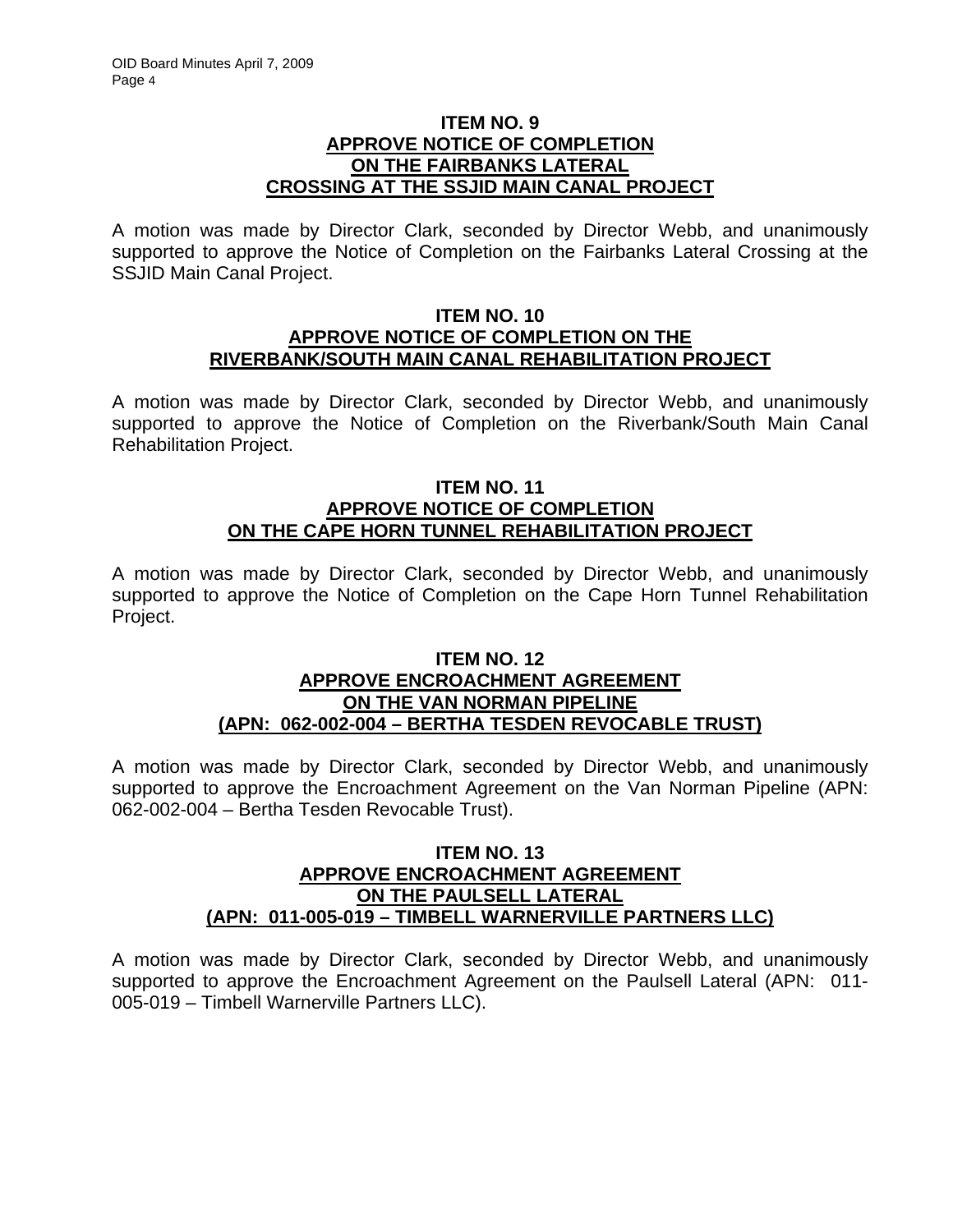#### **ITEM NO. 14 APPROVE ENCROACHMENT AGREEMENT ON THE NORTH MAIN CANAL (APN: 002-063-041 – ABDALLAH)**

A motion was made by Director Clark, seconded by Director Webb, and unanimously supported to approve the Encroachment Agreement on the North Main Canal (APN: 002- 063-041 – Abdallah).

#### **ITEM NO. 15 APPROVE ENCROACHMENT AGREEMENT ON THE TULLOCH DRAIN (APN: 002-015-049 – TURNHAM)**

A motion was made by Director Clark, seconded by Director Webb, and unanimously supported to approve the Encroachment Agreement on the Tulloch Drain (APN: 002-015- 049 - Turnham).

### **ACTION CALENDAR ITEMS NOS. 16, 17, 18, 19, 20**

#### **ITEM NO. 16 APPROVE RESOLUTION FINDING VARIOUS PROJECTS EXEMPT UNDER THE CALIFORNIA ENVIRONMENTAL QUALITY ACT (CEQA)**

Director Bairos asked what would happen if the projects were not exempt under the California Environmental Quality Act (CEQA). General Manager Steve Knell explained the various methods of declaring the status of projects under the California Environmental Quality Act (CEQA).

A motion was made by Director Bairos, seconded by Director Webb, and unanimously supported to approve the Resolution Finding Various Projects Exempt under the California Environmental Quality Act (CEQA).

#### **ITEM NO. 17 APPROVE RESOLUTION TO SURPLUS KONICA 7150 COPIER TO THE OAKDALE JOINT UNIFIED SCHOOL DISTRICT**

Director Bairos asked why Oakdale Joint Unified School District was selected and not another City Department. General Manager Steve Knell stated that the copier is a high volume copier with a sorter and it was decided that the school district has a need for a high volume copier.

A motion was made by Director Bairos, seconded by Director Webb, and unanimously supported to approve the Resolution to Surplus Konica 7150 Copier to the Oakdale Joint Unified School District.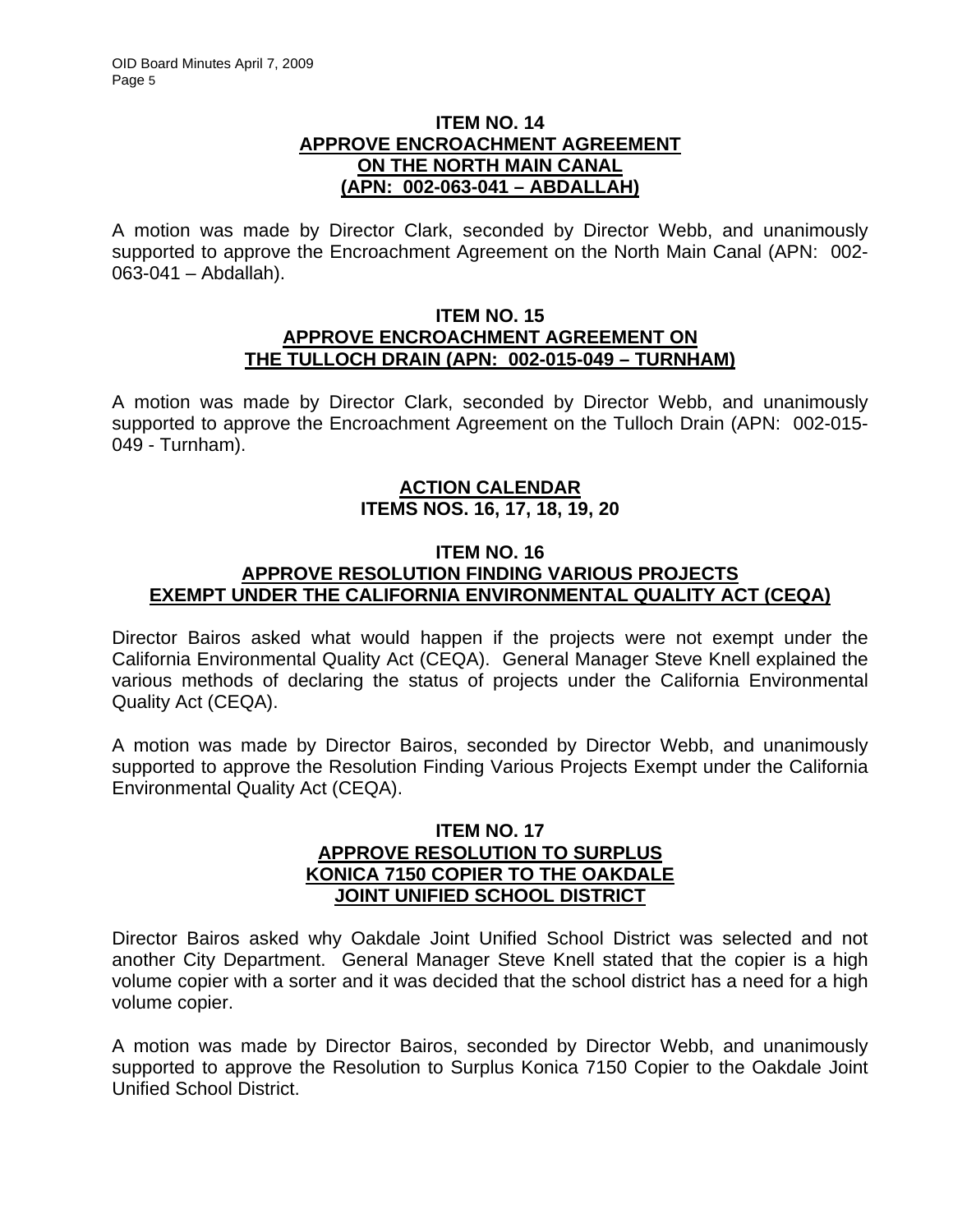## **ITEM NO. 18 REVIEW AND TAKE POSSIBLE ACTION TO CERTIFY THE VOTE OF THE IMPROVEMENT DISTRICT NO. 46 MEMBERSHIP REGARDING THE DETACHMENT OF PROPERTY FOR THE CREATION OF A NEW RESIDENTIAL LOT**

To certify the vote of the improvement district membership regarding the approval or disapproval of the detachment of 1 acre of property from within the boundaries of the Improvement District No. 46 Water System for the creation of a new residential lot.

Improvement District No. 46 voted to allow the detachment of 1 acre of property from within the boundaries of Improvement District No. 46 Water System for the creation of a new residential lot by the following vote:

> Noes: 10 Ayes: 67 67 - Yes (Non Votes considered as yes votes)

A motion was made by Director Webb, seconded by Director Taro, and unanimously supported to certify the vote of the Improvement District No. 46 membership allowing the detachment of 1 acre of property from within the boundaries of Improvement District No. 46 Water System for the creation of a new residential lot.

## **ITEM NO. 19 REVIEW AND TAKE POSSIBLE ACTION ON AVAILABILITY OF ADDITIONAL WATER FOR OUT-OF-DISTRICT LANDS**

The District has received four additional requests for out of district service agreements. The details of each potential agreement are listed below:

- 1. Joe DaSilva APN 207-180-005, and APN 207-140-008
	- a. The total acreage to be irrigated outside of the District boundaries is 165.0 acres.
	- b. Water demand is estimated at 5.0 acre-feet per acre, totaling 825 acre-feet.
	- c. Parcels would be assessed the per acre out of District rate for the 2009 irrigation season.
- 2. Hoekstra Dairy (Jack Hoekstra) APN 010-015-071, and 010-015-051.
	- a. The total acreage to be irrigated outside of District boundaries is 355.0 acres.
	- b. Water demand is estimated at 4.0 acre-feet per acre, totaling 1,420 acre-feet.
	- c. Parcels would be assessed the per acre out of District rate for the 2009 irrigation season.

A motion was made by Director Clark, seconded by Director Taro, and unanimously supported to approve the availability of additional Water for Out-of-District Lands for Joe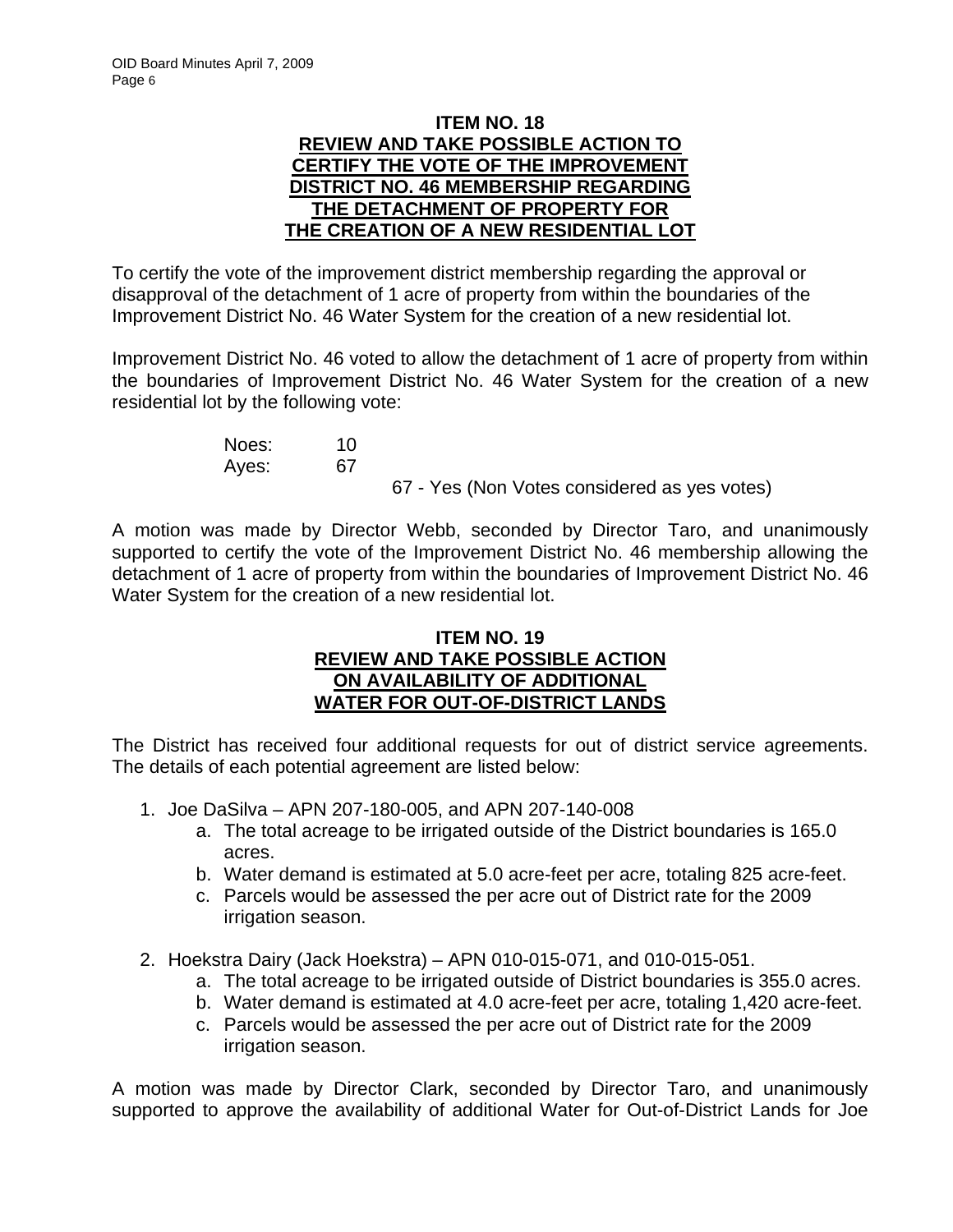DA Silva and Hoekstra Dairy for one year upon execution of an Out-of-District Agreement and that there is no surplus water available for any additional out-of-district lands.

#### **ITEM NO. 20 REVIEW AND TAKE POSSIBLE ACTION TO APPROVE ACCESS AND MAINTENANCE AGREEMENT FOR RANCHERIA DEL RIO ESTANISLUAS LLC (APN: 002-031-017)**

The District is nearly complete with the rehabilitation and modernization of the North Main Diversion at Johnny Creek. The work remaining is the installation of the telemetry and SCADA components. However, some of the telemetry equipment needs to be installed on property not owned by the District. District staff has made contact with the owners of Rancheria Del Rio Estanislaus in regard to access and maintenance of an existing radio tower site located on their property. The owners have received and reviewed the attached agreement. The District would need to sign the agreement prior to initiation of the telemetry work.

A motion was made by Director Webb, seconded by Director Clark, and unanimously supported to approve the Access and Maintenance Agreement for Rancheria Del Rio Estanislaus LLC (APN: 002-031-017) and authorized the General Manager to make minor changes to the agreement.

### **DISCUSSION ITEMS ITEM NOS. 21, 22**

#### **ITEM NO. 21 DISCUSSION ON RESERVE FUND POLICY REVISIONS**

On February 2, 2009, the Board approved to proceed with tax exempt bonding to fund approximately \$23.2 million for future CIP projects and \$5.9 million in reimbursement for CIP projects completed in 2008/09. In addition, the Board approved to establish a Main Canal and Tunnel Reserve to set aside the \$5.9 million in reimbursement monies into this reserve.

As instructed, a Main Canal and Tunnel Replacement/Improvement Reserve has been added to the attached draft Reserve Policy (page 3) for Board review.

### **ITEM NO. 22 DISCUSSION ON CALPERS RETIREMENT UNFUNDED LIABILITY**

At the last Tri Dam meeting the Board approved a lump sum payment of \$514,392 towards Tri-Dam's CalPERS retirement. This payment erased the plan's unfunded liability and now the retirement plan for the TDP is fully funded.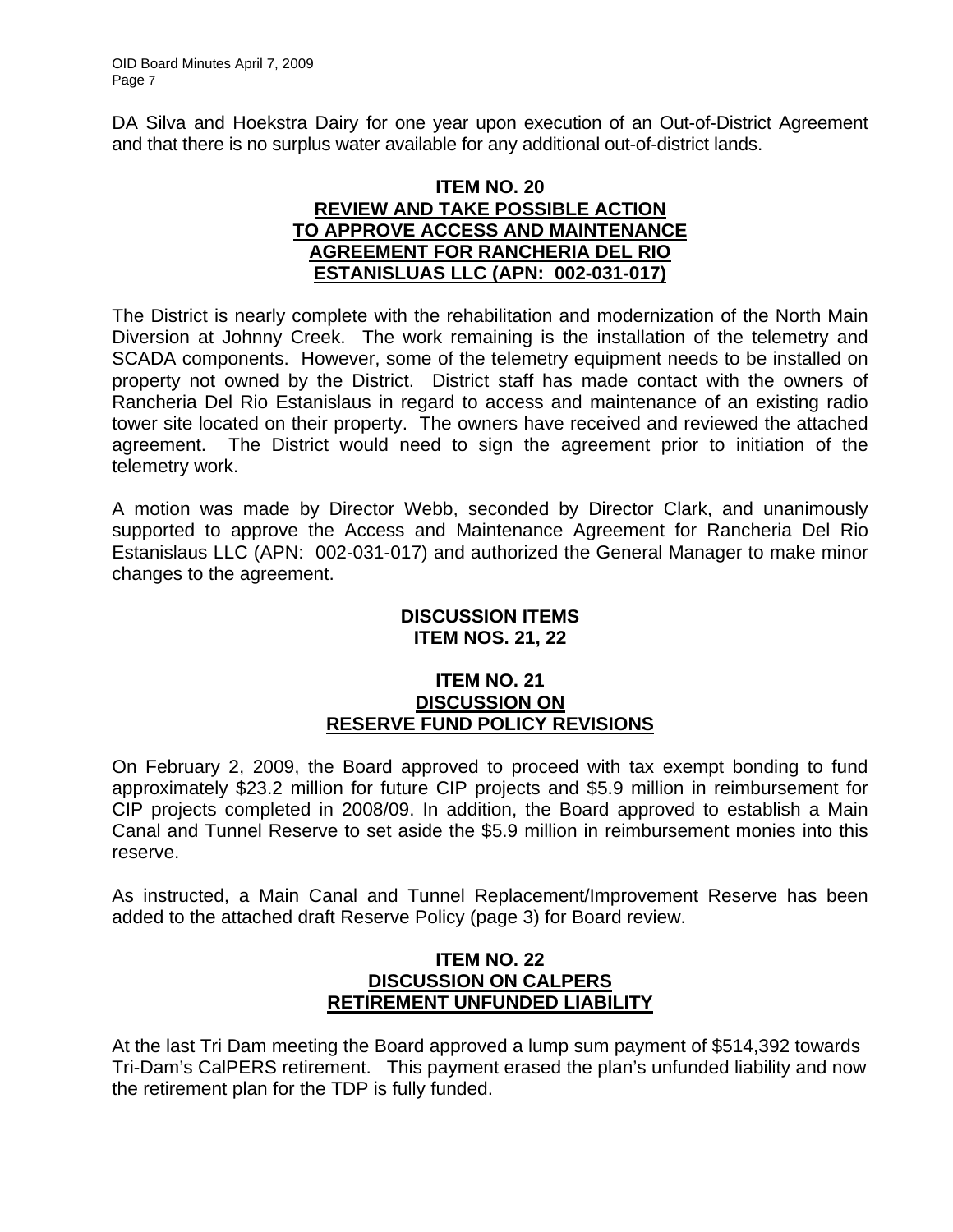OID Board Minutes April 7, 2009 Page 8

OID's unfunded liability in its CalPERS retirement is \$1,661,232. As would make sense, comparatively, Tri Dam being  $1/3<sup>rd</sup>$  the operation of OID had  $1/3<sup>rd</sup>$  the cost in unfunded liability. On an annual basis, OID pays 7.75% interest on this unfunded liability. OID's current rate of return on reserve investments is 0.5% with no outlook for greater returns in the near future. It makes sense to consider retiring this debt and capturing the benefits of reduced annual payments and avoidance of long term interest.

Advantages of retiring this debt would be a reduction in \$230,000 in annual retirement costs and a savings of approximately \$665,000 in interest payments over the 9 year payment schedule laid out by CalPERS.

Staff recommends that the District contact CalPERS to provide information regarding the effect of a lump sum contribution and to refer this discussion to the Finance Committee for further review.

After discussion the Board agreed to forward this to the Finance Committee for discussion and bring it back to the Board.

## **ITEM NO. 23 COMMUNICATIONS**

# A. **GENERAL MANAGERS REPORT**

## **Safety Activities**

- 1. 99 days without a lost time injury accident.
- 2. Fire extinguisher training held on March 6th

## **Administration Activities**

- 1. OID was fined \$700 for the over application of rodent bait on April 30<sup>th</sup> and May  $8<sup>th</sup>$  of 2007. Applicators have been advised on the labeling restrictions and limitations for rodent bait use.
- 2. Staff had a sit-down meeting with Mr. Gary Amerine regarding his last bid submittal and on his performance on OID bids received in the past.
- 3. Stanislaus County Farm Bureau Annual Meeting is April 16<sup>th</sup> at the S.O.S. Club in Modesto. 6:00 p.m. social with dinner at 6:30 p.m. Speaker is Kawamura, Sec. of Food and Ag. See Lori for reservation.
- 4. Attended the Oakdale Business Merchants coffee meeting on March 18<sup>th</sup> and April 1<sup>st</sup>.
- 5. Have made and offer to individual to fill the Automotive Shop Chief position. Doing all requisite testing and background verification.
- 6. Water Ops Manager King had a display at the Oakdale Home and Garden Show held March  $14<sup>th</sup>$ .
- 7. Knights Ferry pre-trial conference held March 16<sup>th</sup>.
- 8. Continue to work with Julia Jennes on upgrading PR&Rs.
- 9. Attended Ag Scholarship luncheon put on by the Chamber on March 19<sup>th</sup>.
- 10. Was guest speaker at Chamber's Leadership Program class on March 19<sup>th</sup>.
- 11. Held make-up meeting for absent employees on OID's drug and alcohol and harrassement policies as well as on Safety in the Workplace. Provided discussions on mission, vision and goals in the coming years too.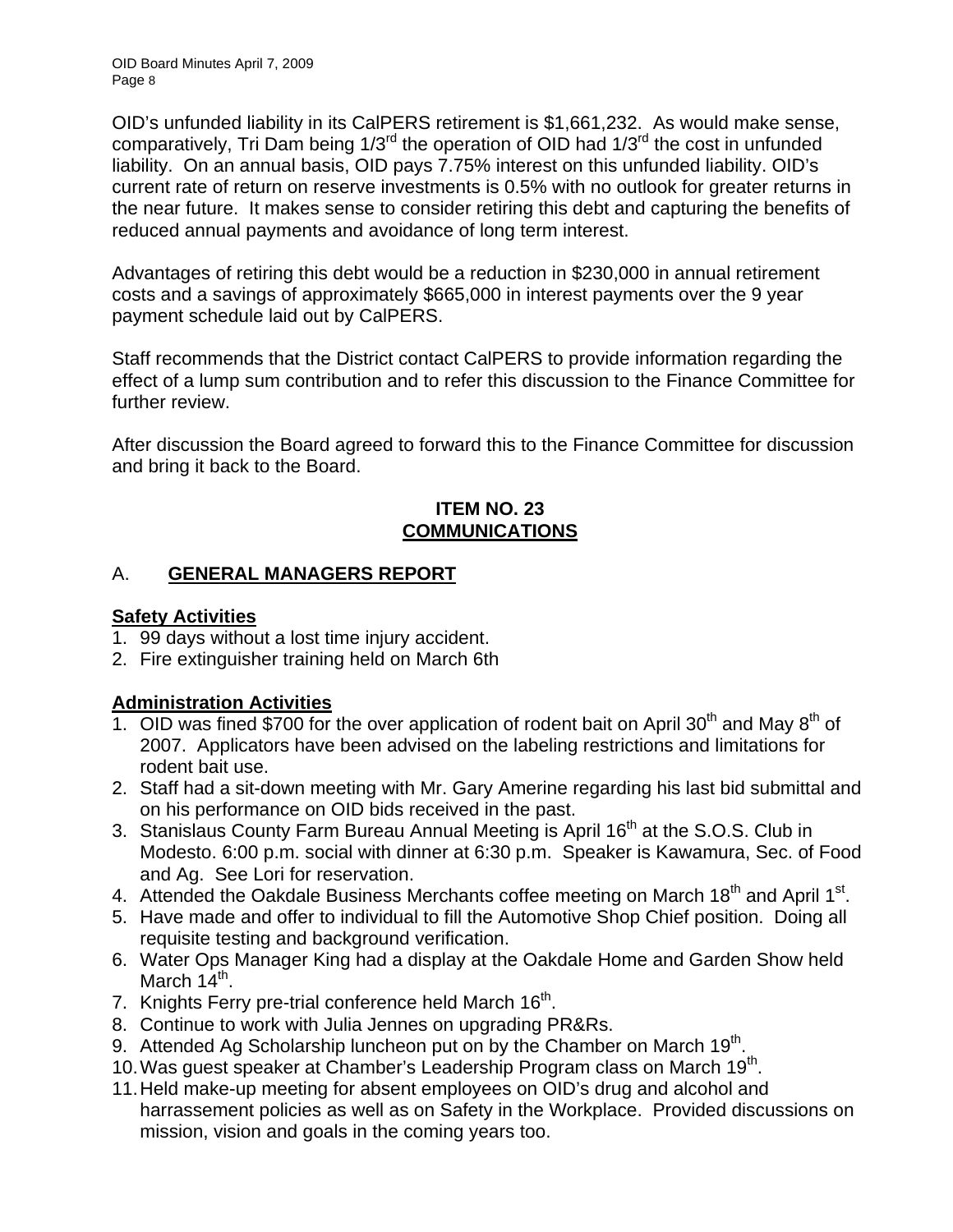- 12. Met with SSJID on an update on their City of Stockton water transfer.
- 13. Chocolate Festival meeting attended by Lori and GM. Lori has Ag display well in hand.
- 14. Front office staff briefed on OID's Emergency Action Plan. Conducted one mock fire drill.
- 15. Met with LAFCO CEO Margorie Blum on past, pending and future annexations.
- 16. Meet and confer with OE3 Business Representative on affects of the new health insurance plan. Answered questions from Shop Stewards that employees had.
- 17. Five Eastside irrigation districts and their respective Boards and Friant Water Users and the Exchange Contractors and their respective Boards met in open and closed session on April 1<sup>st</sup> at the SJRG Commissioners Meeting to review and hear Tim O'Laughlin discuss anticipated litigation.
- 18. OID had a water safety booth at the Kids Spring Fest held a Kerr Park on April 4<sup>th</sup>.

# **Contract and Special Project Activities**

- 1. Cape Horn Tunnel Notice of Completion will be filed after Board Approval on April  $7<sup>th</sup>$ .
- 2. Little John Creek Dam Project Teichert Construction completed all contracted work on schedule February 1, 2009 as per contract. The Notice of Completion for their work will be filed after Board approval on April 7, 2009. Final work to be completed by Sierra Controls for the SCADA system after PG&E completes the power line installation. PG&E had originally scheduled the work for February 23<sup>rd</sup> however, due to emergencies and wet conditions; the completion has been delayed with no completion date forecasted. However, the system can operate manually
- 3. Riverbank/South Main Notice of Completion will be filed after Board Approval on April  $7^{\sf th}$
- 4. Fairbanks/Cometa Control Structure Rehabilitation Notice of Completion will be filed after Board Approval on April 7<sup>th</sup>.
- 5. Fairbanks/SSJID Main Notice of Completion will be filed after Board Approval on April  $7<sup>th</sup>$ . Final grading of the access road completed on April  $6<sup>th</sup>$ .
- 6. South Main Canal and Tunnel Projects (CEQA) The CH2M HILL CEQA team conducted the initial site investigation on February 12, 2009 followed up with a Biological Site Investigation on February 19, 2009. The initial Cultural Investigation was conducted on March 3, 2009. The investigations focused on the Upstream Portion of the project which consists of Canal between Goodwin Dam and 2-Mile and the South Main between Tunnel 7 and Wilms Siphon. The initial Technical Memo draft has been received but some additional site investigations are to be conducted the week of April 5, 2009.
- 7. South Main Canal and Tunnel Projects (Engineering) Condor continues with the design and document completion to 100% for the South Main from Goodwin Dam to 2- Mile Bar. Condor is also performing some preliminary engineering to support CH2MHILL on the CEQA evaluation on the 2-Mile Bar Tunnel. Giuliani & Kull completed the field work on the Plans and Profiles on the South Main from Tunnel #7 to the second Concrete Flume. Provost & Pritchard conducted a site investigation of the two (2) flumes located on the South Main between Tunnel #8 and the Wilms Siphon and will provide a report on the condition of the concrete flumes.
- 8. Lessons Learned meetings in progress with Provost & Pritchard and Giuliani & Kull on the engineering and construction management of the recent projects.
- 9. Contract Administration activities on issued contracts to be renewed and/or issued, Work Releases and Change Orders for all contracts.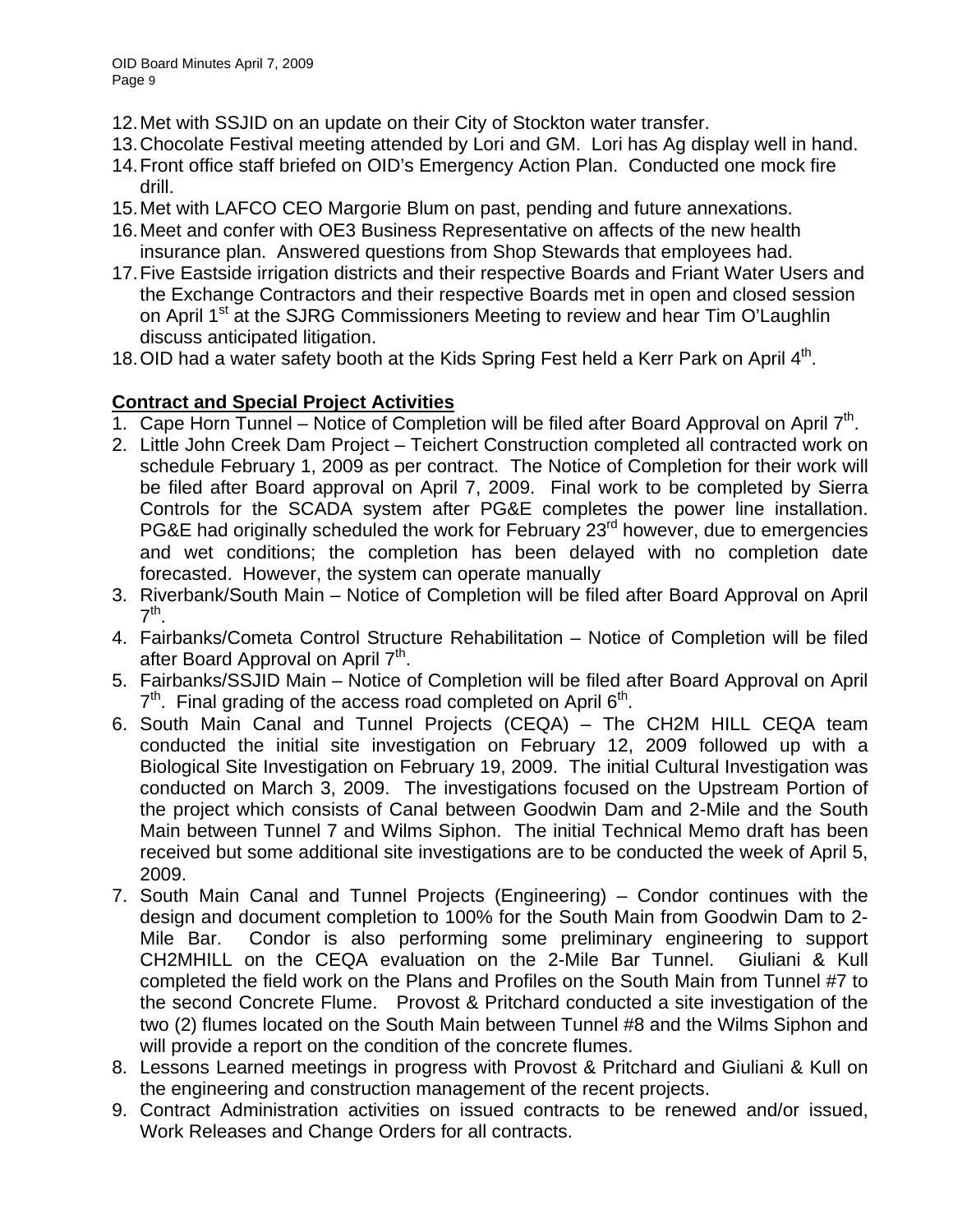- 10. Organizational plan is being assemble for all the project coordination for 2009/2010 projects.
- 11. Project coordination with Engineering Consultants.
- 12. Construction Management and Contracts Administration manuals being developed.

# **Construction & Maintenance Activities**

- 1. Review of Job Set Up Forms
- 2. Review of Request For Work Approvals
- 3. On-going review for potential dirt sites
- 4. Various Landowner meetings
- 5. Assisting Engineering Department on upcoming Capital Projects.
- 6. Selected one Auto Shop Supervisor candidate to conduct a 4 hour hands on review of the daily assignments of the position.
- 7. Assisting Water Department Manager Kevin King with the testing of the candidates for the DSO/C&M positions.
- 8. Started earth work on Goad's property on April 1<sup>st</sup>.

## **Engineering Activities**

- 1. Preparing response to the Sorrenti Family concerning their correspondence dated, March 22, 2009.
- 2. Working with V.A. Rodden on Lease Agreement for Phase I facilities and scope development for Phases II and III per the Board approved V.A. Rodden Agreement.
- 3. Working with Pacific Southwest Irrigation as it pertains to the Joslin property. Drip tubes have been removed, new line has been installed and currently working with the Joslin's as it pertains to replacement of the existing pump.
- 4. Design Criteria Reports/Memos and preliminary design drawings for 2009/2010 Capital Projects have been reviewed and returned to P&P.
- 5. Final Design Criteria Report for the North Side Regulating Reservoir has been submitted and signed by OID. 50% design drawings were received last week and are currently being reviewed. Continuing to work with USACOE and USFWS as it pertains to environmental mitigation.
- 6. Met with LAFCO on 3/30/09 to discuss pending annexations.
- 7. Performing research of APN files and facility files for the 2009/2010 Capital Projects.
- 8. Setting up landowner meetings for the 2009/2010 Capital Projects.
- 9. Goad Construction was started on 4/1/09 and is now complete.
- 10. Met with the Water Committee on 3/3/09 to discuss the DRAFT Land Acquisition Policy, Drainage issues on Victory Road (Amanda Bell) and Mr. Tim Hansen's current encroachments along both the Lane and Consoli Pipelines.
- 11. Working with Stewart Title to secure two preliminary title reports, one for the Joslin Annexation and one for the Furtado deep well site property acquisition.
- 12. Preparing Bill Smith new turnout cost estimate, request for work order approval and Board Agenda report for Board consideration on 4/21/09.
- 13. Performed field recon for Phase I of the Cape Horn Lateral Hazard Assessment with Condor on 3/31 and 4/1.
- 14. Finalized preliminary analysis of OID's River Pumps and the regulatory requirements for replacement.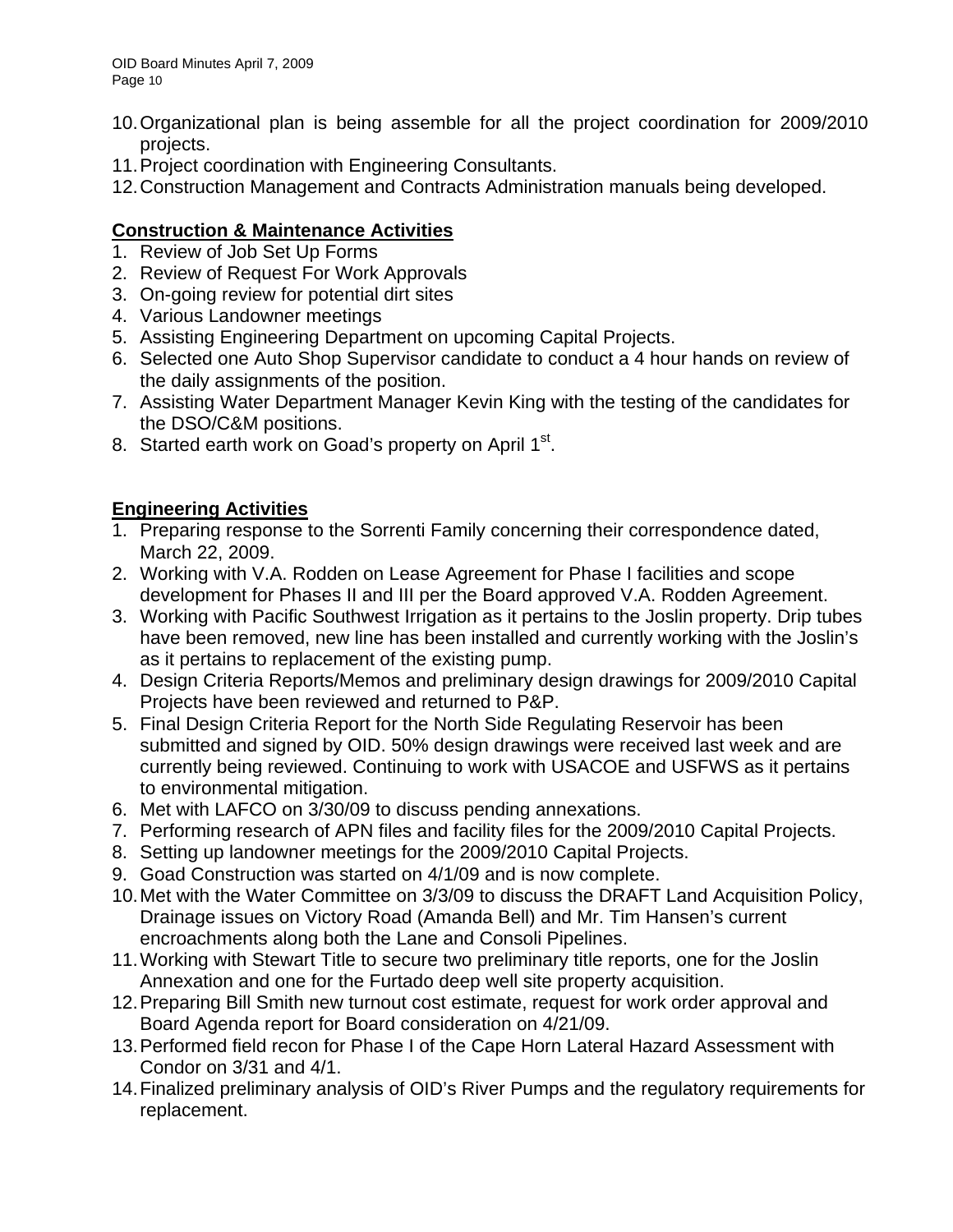15. John P. Brichetto has signed the Grant of Easement for the Brady Pipeline, but his wife has yet to come in. Mr. Brichetto has yet to return the Encroachment Agreement Application along with the \$250 staff time processing fee.

# **Water Operations Activities**

- 1. The 2009 irrigation season began on Thursday, March 26, 2009.
	- a. The first rotation will be a 16 day rotation
- 2. A lot of time has been spent in the last two weeks dealing with typical start up issues
- 3. DSO testing was conducted on March 30, 2009. 95 candidates tested for the vacant positions.
- 4. Bentley Deep Well construction was completed on March 31, 2009.
- 5. Processing out of district service agreements.
- 6. Coordinating the installation of new SCADA sites.

# **Finance and Accounting Activities**

- 1. Continue to work on annual audit and provide information to auditors for year ended December 31, 2008.
- 2. Continue to work with General Manager and Julia Jenness to finalize the revised PR&Rs.
- 3. Continue to work on health insurance renewal for May 1, 2009. Organized employee one-on-one meetings with TSM Insurance to be held April 8 and 9. Along with the General Manager meet with OE3 to provide more information regarding plan options and benefits.
- 4. Prepared "Do Not Release Water" list for Distribution System Operators. There were approximately 300 delinquent customers.
- 5. Continue to monitor contract payments in accordance to the contract and work releases.
- 6. Routine accounting functions (AP, AR, PR, billings, account reconciliations, etc.)

# B. **COMMITTEE REPORTS**

Water/Engineering Committee Meeting, April 6, 2009

- ¾ Land and Consoli Pipelines Encroachments (APNS: 064-027-001/002/003/004 – Hansen)
- ¾ Request for Additional Drainage (APNS: 002-015-061/062 Bell)
- $\triangleright$  Draft Land Acquisition Policy

Director Bairos stated that the Water/Engineering Committee met with the Bells who were concerned about some flooding around their property and wanted to install another drain outlet into the OID drain. After discussion the Committee stated that the District could remove the old existing outlet and place it in a different location to better meet their needs. District Engineer John Davids will meet with the Bells on Thursday.

Director Bairos further stated that the Water/Engineering Committee also met with the Hansens and discussed two issues; an existing easement and an OID pipeline that runs through their property that leaks. The Committee instructed Support Services Manager Jason Jones to meet with the Hansens and determined where the leaks are located on the pipeline. If the Consoli Pipeline needs to be replaced it needs to be put on the budget for next year.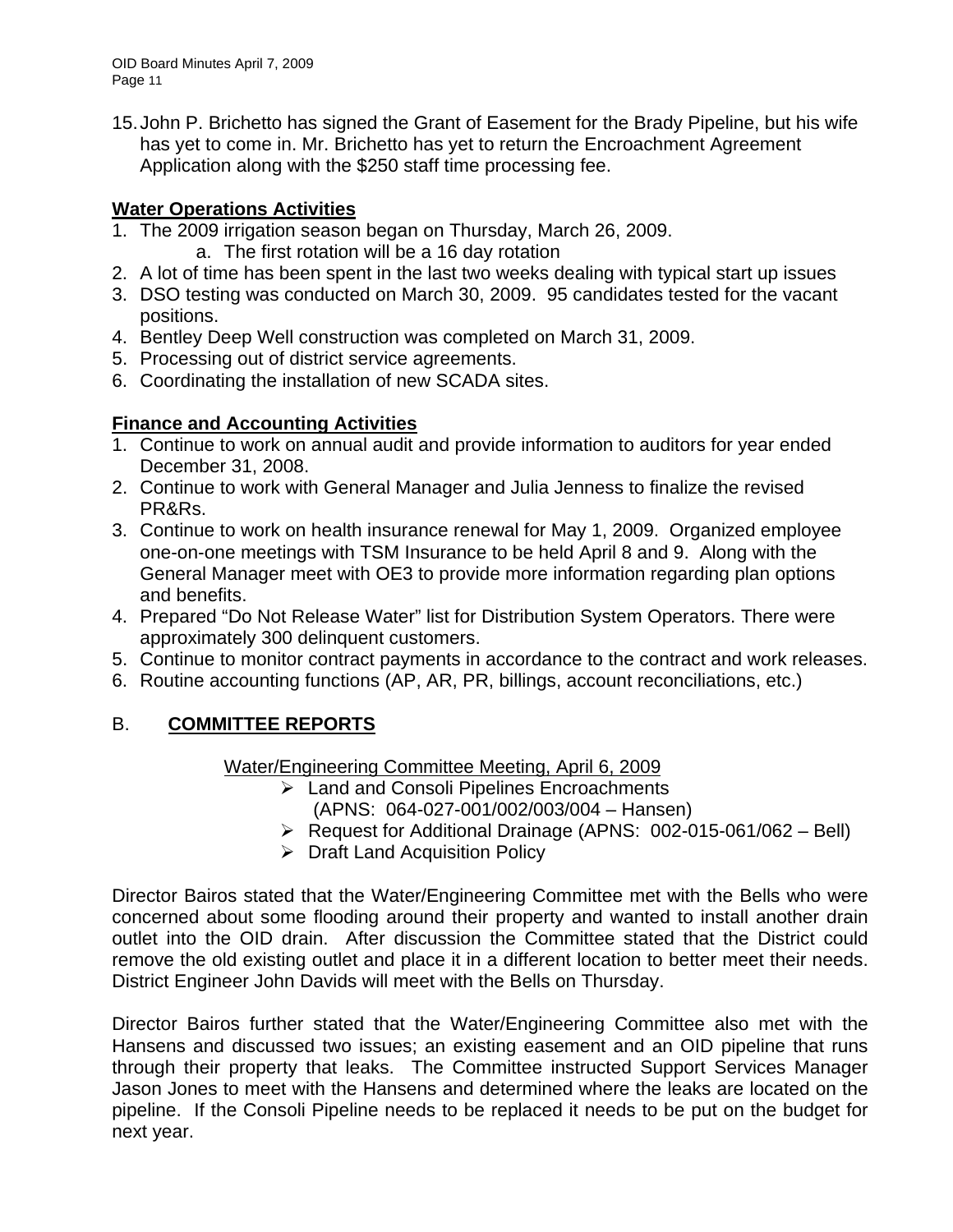Frank Clark and Jack Alpers attended the San Joaquin River Group Meeting on April 1, 2009. Director Clark stated that they were present to make a determination as to whether or not the District should participate in a lawsuit against the Delta Water users. This will be brought to the Board for a vote at the next Board Meeting.

## C. **DIRECTORS' COMMENTS/SUGGESTIONS**

#### Director Taro

Director Taro asked if we were going to have 14-day rotations since the District received its full water allotment. General Manager Steve Knell stated this would be a normal water year.

Director Bairos Director Bairos had no comments.

Director Alpers Director Webb had no comments.

Director Clark Director Clark had no comments.

#### Director Webb

Director Webb requested that the issues of how the Districts are going to pay for the new turbine needs to be placed on the Tri-Dam Agenda. Director Alpers stated that he has requested that it be placed on the agenda for the next Tri-Dam Meeting.

At the hour of 9:53 a.m. the Board adjourned to Closed Session

### **CLOSED SESSION ITEM NO. 24**

- **A***. Government Code §***54956.8 Conference with Real Property Negotiator Negotiating Parties:** OID, Stockton East Water District, City of Stockton, Westside Interests and City and County of San Francisco **Property:** Water **Agency Negotiators:** General Manager and Water Counsel **Under Negotiations:** Price & Terms
	- **B***. Government Code* **§54957.6 Conference with Labor Negotiator** Agency Negotiator: General Manager Unrepresented Employee Organization: Exempt Management Employees

At the hour of 10:41 a.m. the Board adjourned until 1:00 p.m. when Tim O'Laughlin, Water Counsel, would arrive to discuss Closed Session Item A.

At 1:00 a.m. the Board reconvened to discuss Closed Session Item A. At the hour of 1:30 p.m. the meeting returned to open session